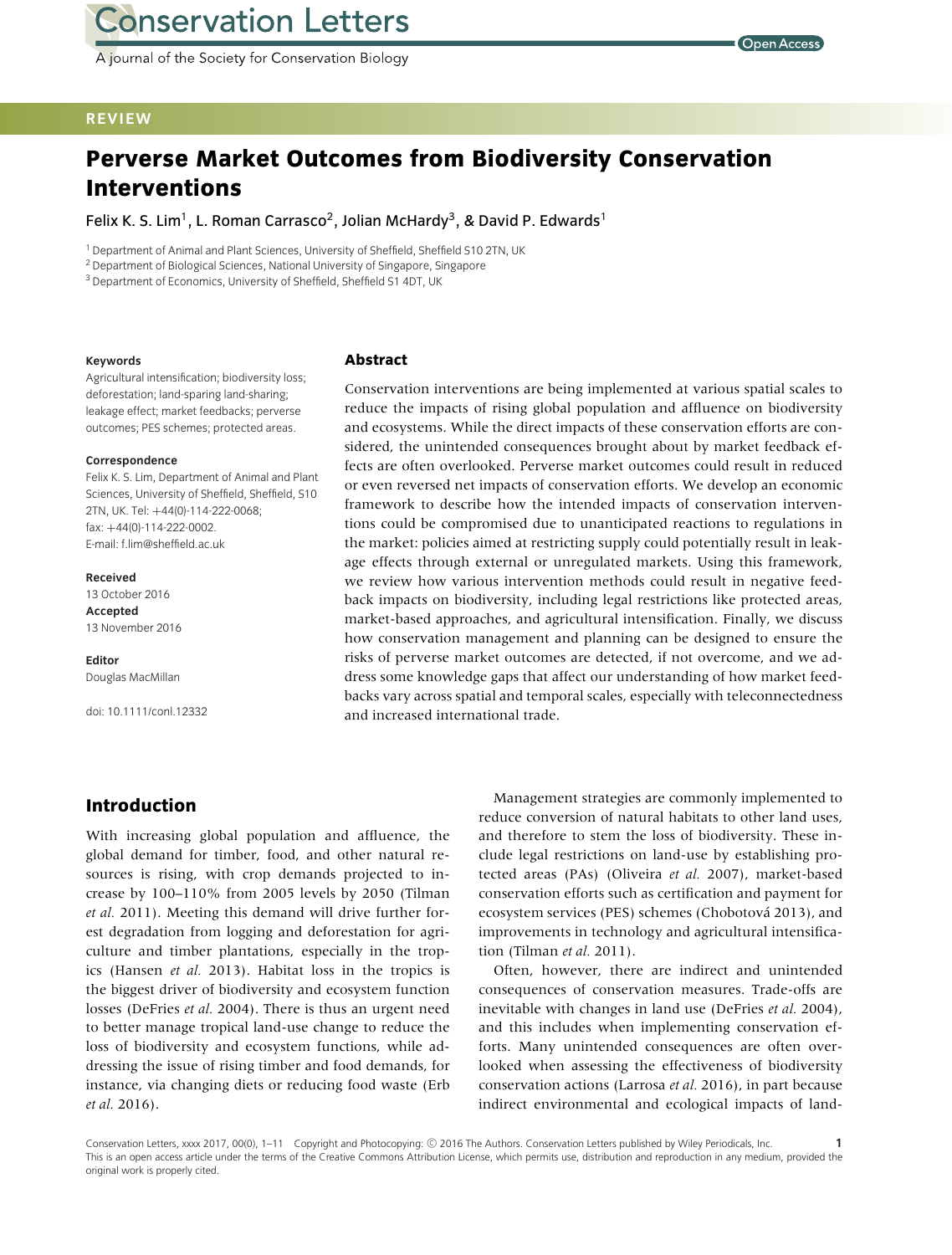use changes and conservation actions typically occur over longer time-scales and larger distances than directly measured outcomes. Unintended consequences can have positive or negative effects on the overall (net) outcomes of interventions. Positive feedback effects include protection or restrictions on wildlife harvests diminishing demand (Pain *et al.* 2006) and unintended crowding-in effects from market-based conservation policies (Wunder 2013). By contrast, negative feedbacks could include demand driving leakage of deforestation into unprotected areas in response to establishing PAs (Ewers & Rodrigues 2008) and an increase in demand brought about by improving cost-efficiency of agriculture (Rudel *et al.* 2009).

Given that negative feedbacks compromise conservation efforts, we focus on their emergence via the influence of market forces. Knowledge of the socio-ecological system responses is crucial for decision makers to minimize negative unintended feedbacks. Typologies that classify feedbacks between deletion (removal of preexisting feedbacks), addition, and flows (changes in magnitude of pre-existing feedbacks) have recently been developed (Larrosa *et al.* 2016). Under this typology, market feedbacks could be considered flow feedbacks and PAs establishment addition feedbacks.

Market feedbacks in response to the initial conservation intervention can undermine conservation efforts (Armsworth *et al.* 2006), and although important, they are often not considered in policies (Jantke & Schneider 2011; Miller *et al.* 2012; St John *et al.* 2013). Understanding how agents in a market respond to policy changes is very important in determining whether a certain scheme will have the intended consequences, or instead be counterproductive (Galaz *et al.* 2015). Changes in policy typically affect the incentives of agents, resulting in changes in their behaviors. In many cases, the reaction of agents to the new incentives resulting from policies in biodiversity conservation will have a large influence over whether the policy is successful, or if perverse incentives will lead to damaging unintended consequences instead. Arguably, unintended consequences of environmental and conservation policies through these channels have not attracted sufficient scrutiny to date (Milner-Gulland 2012). It is therefore essential to understand how a policy will alter the pattern of incentives of agents in the market. Indeed, successful policies will be designed to ensure the incentives of agents in the market are compatible with the intended aims of the policy.

In this review, we focus on the potential perverse market outcomes of conservation efforts. We first develop a theoretical model to explain how market regulations respond to conservation efforts. Reframing conservation in an economic context allows us to understand how market feedbacks could lead to perverse outcomes. We then apply the framework to different conservation interventions and discuss how conservation policies and management practices might be adapted to minimize the risk of negative consequences.

# **Economic underpinnings of unintended consequences via market feedbacks**

# **Conservation places restrictions on resource use**

Conservation interventions can be viewed as external impacts on the resource market (e.g., timber), which can result in a shift in the equilibrium or lead to disequilibrium. In many cases, conservation actions revolve around restricting access to a resource. Placing logging bans and quotas on timber harvests, for example, restricts trade of the commodity (i.e., timber). Establishing PAs also restricts land availability and access to resources. Imposing such restrictions limits the quantity of supply (*q1*, Figure 1A), and the market is no longer in equilibrium. The market responds with a rise in the price to  $p_l$ , above the initial equilibrium level, at which suppliers would like to offer more than  $q_1$  to the market ( $q_1$ , Figure 1A). This represents the basic economic model of a quota (Goolsbee *et al.* 2016).

However, there is some question about the effectiveness of such policies in practice. For instance, applications of this theory to include leakages (Murray *et al.* 2004; Jonsson *et al.* 2012) involve the expansion of supply back toward the quantity at the free-market equilibrium. Related arguments of how illegal trade can expand consumption in the presence of import quotas have also been established in the international trade literature (e.g., Falvey 1978). In other words, some of the restriction in quantity due to the quota may be undone by illegal trade. Perverse "illegal" (black) market incentives reduce the impact of the conservation policy.

The imposition of a quota also produces an artificially high price in the formal market, meaning that inefficient (high-cost) suppliers can co-exist with efficient ones. This presents the question—which suppliers supply the formal market and which supply the black market? In addressing this question, we highlight a novel further possible perverse impact of a quota policy. Compared to a free market where efficiency considerations determine which firms supply the formal market, the allocation of supply rights under a quota policy is now determined by the regulatory authority. With high prices within the formal market, there is less incentive to be efficient, and inefficient suppliers could end up supplying the market. If the regulatory authority does not observe efficiency and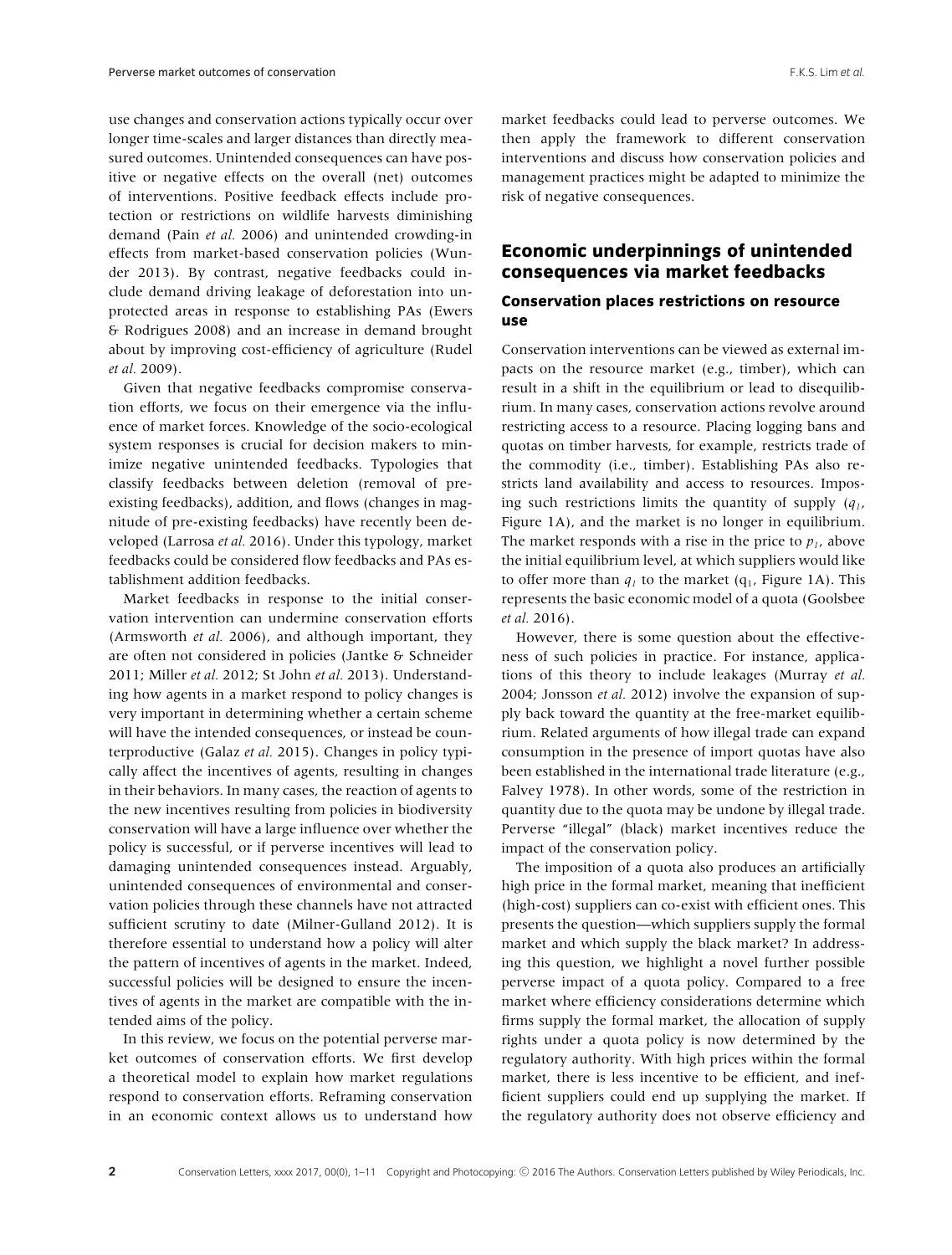

Figure 1 Conceptual framework describing possible effects of an output quota (A) on the creation of an illegal market (B). (A) The market is initially in equilibrium at  $(q_0, p_0)$ . Setting a quota restricts the quantity of resource traded to  $q_1$  raising the price to  $p_1$ . Firms can respond to this disequilibrium by creating an illegal market. Assuming, for simplicity, there are no additional costs to illegal supply relative to regulated supply, firms will expand supply through the illegal market moving up the supply curve beyond  $q_1$  with total supply rising toward the pre-quota level,  $q_0$ . (B) If, for instance, the inefficient firms (green) supply the formal market, supplying  $q_1$ , and the efficient firms (red) supply the illegal market, supplying  $q_2-q_1$ , the creation of the illegal market can result in an overall increase in the quantity traded (q<sub>2</sub>>q<sub>0</sub>) despite the quota. We might also expect shifts in demand and supply (shaded) within the unregulated market due to externalities.

allocate supply rights to the most efficient firms, or, if the authority is able to exploit the power of allocating rights to pursue their own agenda (e.g., corruptly supplying rights to "friendly", possibly high-cost, firms), then one perverse result of the imposition of a quota might be a decline in market efficiency. In such a case, the inefficient firms supply the formal market and the efficient firms supply the unregulated market—there is a reorganization of supply (Figure 1B) akin to the rationing rules on the demands side used, for instance, in Davidson & Deneckere (1986). The total output across the formal and black markets in this case could be greater than under the initial equilibrium before the quota was introduced (*q2*, Figure 1B). The quota might be ineffective in terms of reducing trade, and may even result in an increase in trade.

The degree to which the quantity traded exceeds the quota will depend on which firms supply each market, as well as the costs and benefits to firms and consumers from trading in the illegal market. For instance, supply in the illegal market will shift downward, reducing the leakage effect, if the costs associated with supplying the legal market are lower than supplying the illegal market. However, where the legal market has high costs associated with meeting regulatory standards, by avoiding these costs, firms trading in the illegal sector might offset extra costs associated with the illegal market (e.g., concealment costs).

# **Improving land-use practices and efficiency to reduce land-use**

Conservation measures could also involve improving efficiency and technology through agricultural intensification and new crop varieties, to reduce the pressure to convert more land. While the direct impact of such measures could be an increase in production with a reduced need for land, there may also be unintended consequences. Although there is uncertainty as to whether intensification would improve the cost-efficiency of production, if improved, it could lead to a decrease in the costs of resources: suppliers are willing to supply more at any given price. This is associated with a rightward shift in the supply curve and consequently, in the equilibrium  $(q_0, p_0 - q_2, p_2,$  Figure 2), resulting in an overall increase in resources being traded (e.g., Villoria *et al.* 2014). The size of this shift in equilibrium does depend on the price elasticity demand of the product—with a more pronounced effect in the case of an elastic demand (where demand varies strongly with prices). Conservation measures aimed at regulating the supply of, for instance, agricultural production might instead put additional pressure on remaining available resources.

These perverse outcomes could be exacerbated in markets where the global demand is supplied though multiple substitutes, such as different types of vegetable oil crops (e.g., oil palm, rapeseed). Assuming markets for both commodities are the same (perfect substitutes),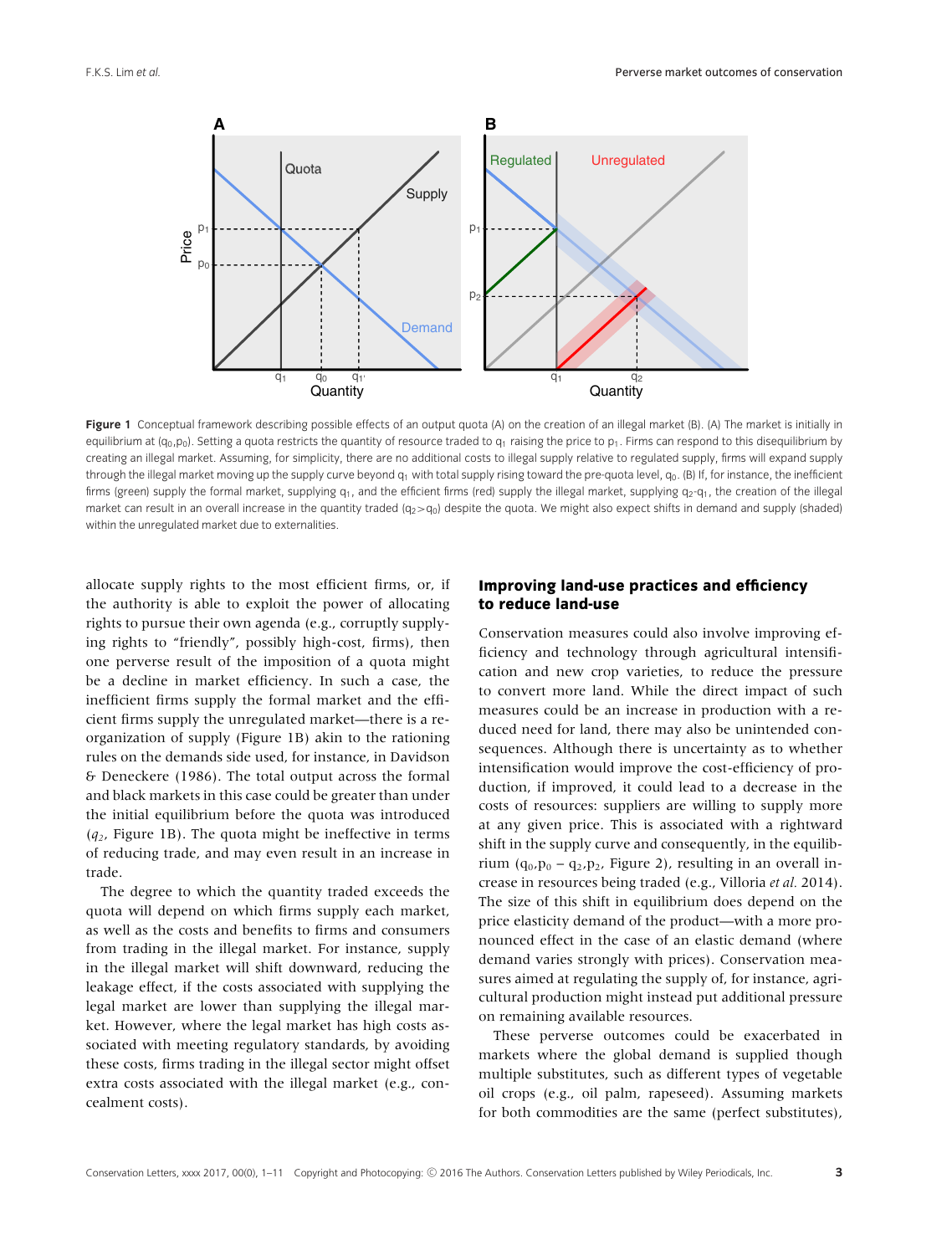

**Figure 2** Conceptual framework describing how prices and quantities of resources traded vary when crops are improved. Agricultural intensification can shift supply rightward (black to orange) resulting in an overall shift in equilibrium from  $(q_0, p_0)$  to  $(q_2, p_2)$ .

initial equilibria for both commodities should also be identical  $(q_0p_0,$  Figure 3A). Improving yields in one crop lowers prices for any given quantity proportionally, represented by a shift in supply curve from  $\text{Supply}_A$  to Supply<sub>AInt</sub>, and causes a shift in equilibrium from  $q_0p_0$  to  $q_Ap_A$  (Figure 3B). Additionally, we can expect decreased demand for the less efficient substitute, denoted by the downward shift in Demand $_B$ , and a decrease in quantity of crop B (from  $q_0$  to  $q_B$ ): consumers are likely to favor the cheaper crop beyond price  $p_A$ . We can therefore expect higher quantities of crop A traded, and a surplus of crop B not traded. Overall, however, there could still be a net increase in agricultural land use (deforestation for crop A – forest recovery on abandoned land from crop B), and a net loss of old-growth forests across a larger region (Carrasco *et al.* 2014).

# **Examples of conservation measures and market feedbacks**

## **Legal restrictions on land use**

Legal protection and restrictions on land use are widely implemented globally and include establishing PAs and regulating logging and other resource harvest quotas. Such conservation measures rely on regulation by an authority, usually governmental, to ensure the impacts on ecosystems and biodiversity are minimal, or at least compensated. However, legally enforced (i.e., sufficiently funded) conservation policies are often only effective within their designated areas, typically at local spatial scales, and could lead to a displacement of destructive

Establishing PAs could be effective in directly reducing human impacts within targeted forests, but in many instances might be driven more by markets than by conservation or ecological considerations (Rayner *et al.* 2014). Many PAs lack additionality because they are situated in locations passively protected by their distance to markets, unproductive soils, steep gradients, etc. The establishment of PAs in economically valuable areas could increase land prices across remaining areas (Polasky 2006), and shift deforestation and land-use changes into unprotected forests instead. This could create incentives for an unregulated market with consequences as outlined in the framework (Figure 1B).

In the tropics, such leakage effects result in high rates of clearing and degradation of forested areas surrounding PAs. For instance, while deforestation rates in the Peruvian Amazon were as low as 2% within PAs, they were up to 18 times higher outside PAs (Oliveira *et al.* 2007). Similarly, protection of mature forests in Costa Rica reduced the rate of mature forest loss by 50%, but resulted in cropland expansion redirected into unprotected natural habitats, including wetlands, native reforestation, and young secondary forests, due to the lack of legal protection of these areas (Fagan *et al.* 2013). Furthermore, import of timber and agricultural products into the country increased, displacing land-use change internationally (Jadin *et al.* 2016). Another potential perverse outcome is an acceleration of land-grabs before regulations are put in place. This situation was observed in Tanzania where accelerated land conversion occurred in anticipation of PA expansion (Baird *et al.* 2009).

Legal restrictions against resource extraction, much like PAs, can also have displacement effects into unregulated areas, rather than decreased harvests as intended: a similar restriction to a quota is placed on resource quantity, which could result in an informal market arising with a re-organization of supply and expansion of total output (Figure 1B). Reduction in deforestation rates across multiple countries was, for instance, associated with displacement via international trade (Meyfroidt *et al.* 2010).

Basic economic principles can be used to show how endogenous market feedbacks (i.e., changes within the market, Figure 1) could undermine conservation efforts and benefits, and change conservation priorities (Murray *et al.* 2004; Armsworth *et al.* 2006). More recently, studies have integrated sub-models of resource extraction and biodiversity impacts, fluctuations in household utility and market prices, and spatially explicit distributions of biodiversity and resources to highlight the impacts on land-use change (Bode *et al.* 2015; Renwick *et al.* 2015).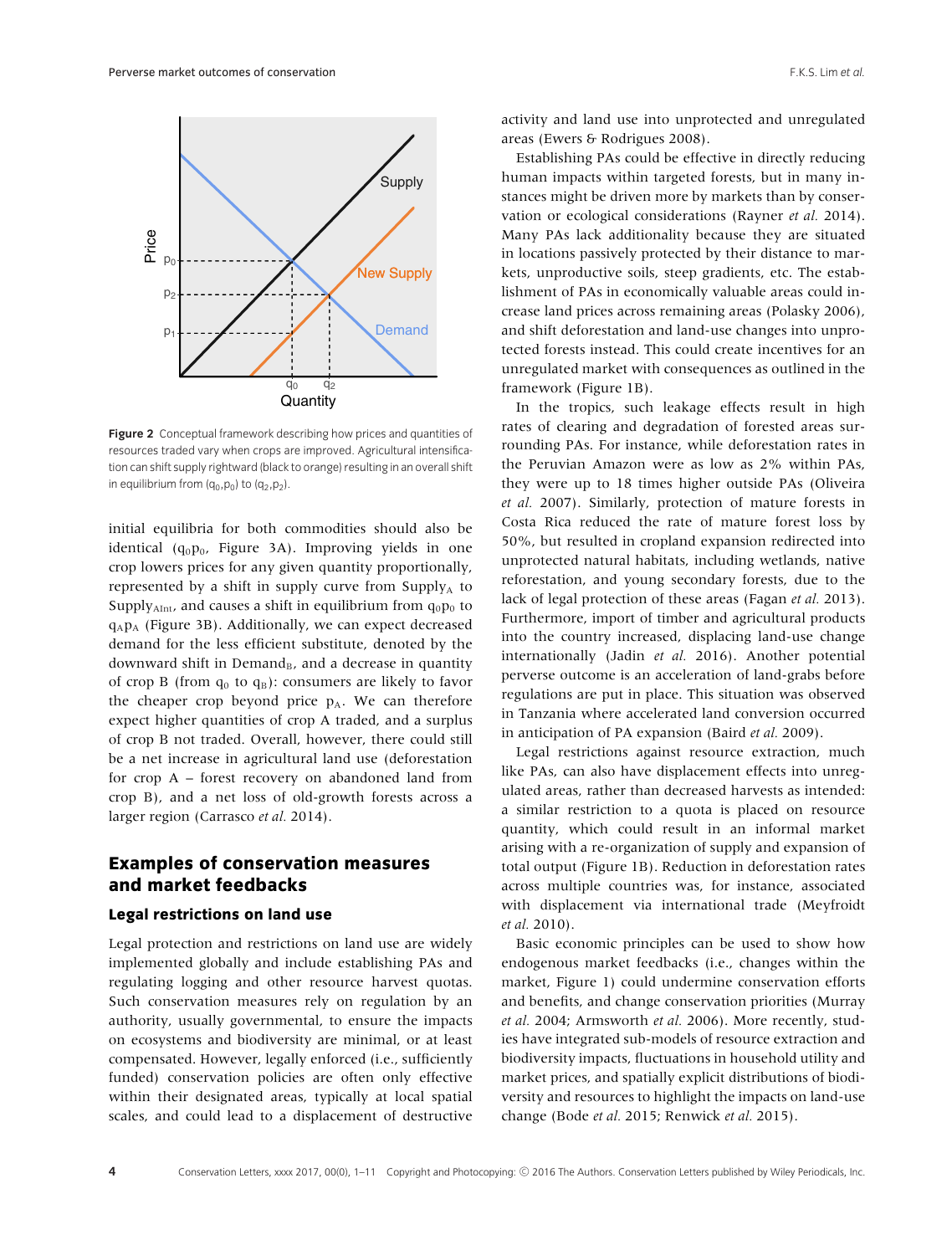

**Figure 3** Conceptual framework describing the possible effects of agricultural intensification on demand and land-use of substitute crops (B). (A) Assuming, for simplicity, that demand and supply conditions of each commodity are identical, both markets will have the same initial equilibrium (q<sub>0</sub>,p<sub>0</sub>). (B) Agricultural intensification of one crop (A, orange) can increase amount traded, from  $q_0$  to  $q_A$ . Additionally, demand for the substitute crop B could decrease (green), as consumers are likely to favor the cheaper substitute above price  $p_A$ . Amount of crop B traded decreases to  $q_B$ , resulting in either a surplus (shaded region) not traded. This surplus will ultimately lead to either innovation to use the surplus, or land abandonment from crop B. Improving oil palm yields (pictured lower inset) in the tropics, for example, could lead to a decreased demand in rapeseed oil (upper inset), allowing secondary forest regrowth in temperate regions, but the increased demand for palm oil could increase tropical deforestation.

## **Market-mediated conservation measures**

Market-based approaches to conservation policies are increasingly seen as efficient, effective means of managing resources, while promoting conservation (Chobotová 2013). The impacts of biodiversity are controlled through use of markets, and practices that promote conservation are incentivized over practices with negative environmental outcomes. These could be used as complements to legally mandated conservation measures (Lambin *et al.* 2014). Nevertheless, as highlighted in our framework, these approaches still allow a quota to be set: a governing authority defines a formal, regulated market and determines who supplies within this market, potentially re-organizing supply with possible perverse consequences (Figure 1B). Furthermore, market-based measures revolve around incentivizing suppliers of the formal market, and do not necessarily penalize suppliers of the informal market. Much like legally mandated measures, market-based interventions could favor an unregulated market (with uncertified resources at lower prices,  $q_2p_2$ , Figure 1B) alongside the regulated market (with certified resources at higher prices,  $q_1p_1$ , Figure 1B). These perverse outcomes can occur at both local and transnational scales, because policies are typically narrowly focused and do not account for their wider consequences.

PES schemes, such as the United Nations' Reducing Emissions from Deforestation and forest Degradation (REDD+), although not widely implemented, are increasingly popular (Wunder 2013). They provide a means of internalizing the externalities from loss of ecosystem services and enhancing conservation efforts by compensating suppliers who help improve or protect ecosystem services via habitat protection or restoration.

PES schemes could promote more sustainable practices within the market, and allow authorities to decide who supplies the regulated market. However, this neither directly reduces the overall demand for a resource, nor does it penalize suppliers to the informal market. The incentive of supplying the informal market could therefore remain high (Figure 1B), and the market might favor suppliers of the informal market—we could ultimately witness a displacement of land-degrading activity into areas not regulated by the PES scheme. This leakage effect could be exacerbated as prices within the regulated market increase  $(p_1,$  Figure 1B).

Perverse incentives could also occur within PES schemes if they are not implemented and managed well (Wunder 2013). When suppliers are only rewarded by favorable practices within designated areas (e.g., for additional management practices like afforestation), we could observe a leakage of effect, where destructive activity displaced into areas not enrolled in PES schemes but belonging to the same owner are neglected (Atmadja & Verchot 2012). Managing PES schemes also becomes increasingly difficult in situations where a single approach is implemented to achieve multiple objectives: PES schemes are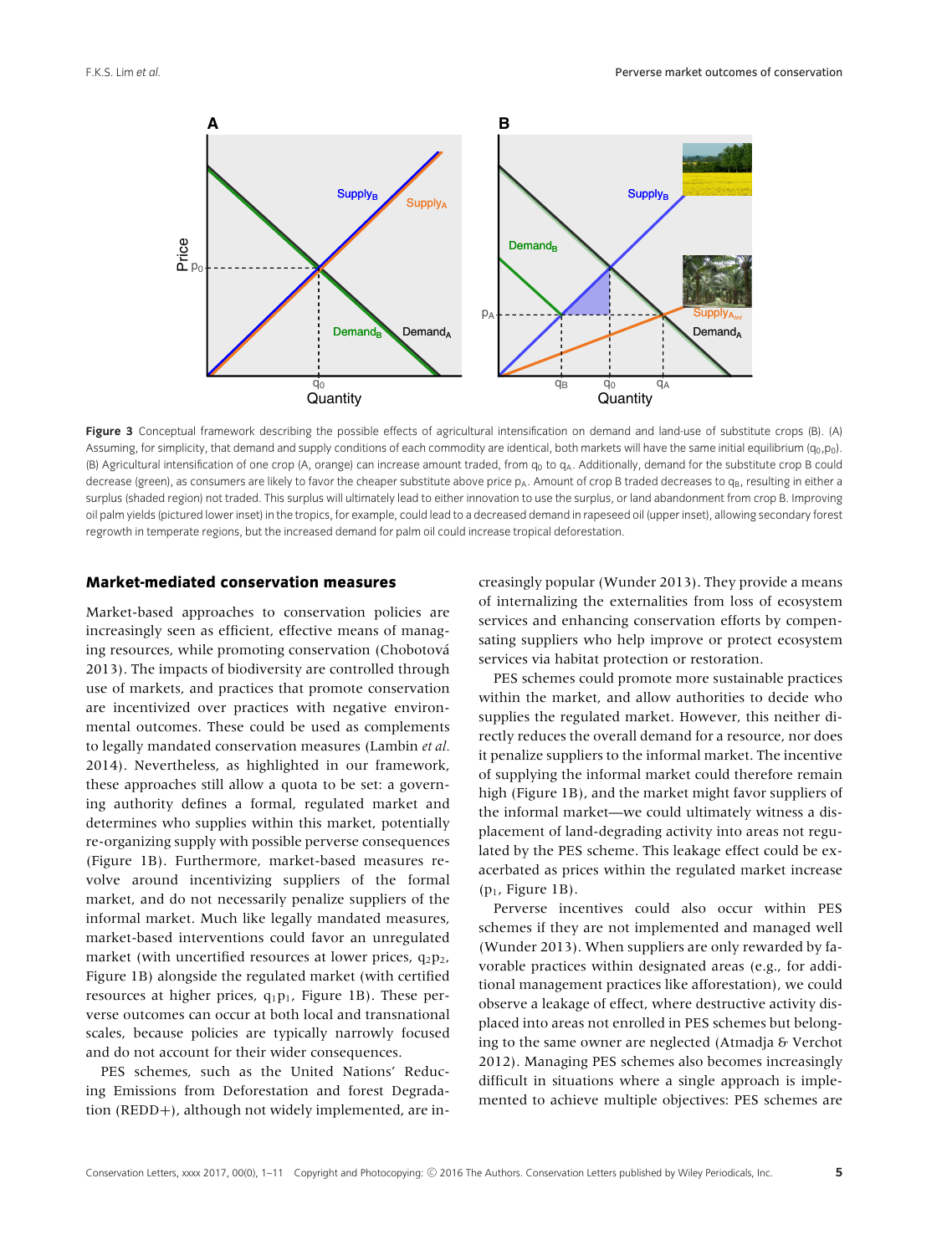frequently also viewed as poverty alleviation and development tools (Daw *et al.* 2011).

Sustainability certification schemes (hereafter certification schemes) and eco-labeling (e.g., Rainforest Alliance, Roundtable on Sustainable Palm Oil) rely on consumer activism and pressure on companies to improve business practices and ethics, thereby promoting sustainability in the global supply chain. Forestry certification schemes like the Forest Stewardship Council (FSC) are among the most developed schemes (Auld *et al.* 2008): the amount of FSC-certified forests has increased to over 186 Mha in the span of about two decades (FSC 2016), and some studies have reported improved forest health in FSC-certified forests (e.g., Kalonga *et al.* 2015).

Certification schemes, however, have the potential to create similar effects in terms of a re-organization of supply and associated consequences for expansion of output as those arising from a quota. For instance, if the scheme gives certified suppliers exclusive access to the consumers with a high willingness to pay  $(q_1,$  Figure 1), but is not tied to firm efficiency, then less efficient firms could end up among the suppliers in the certified market, displacing efficient firms into the uncertified market. Indeed, certification usually results in a rise in price of certified commodities (from  $p_0$  to  $p_1$ , Figure 1B), thereby restricting access to wealthier consumers. Prices of certified timber within Malaysia, for instance, were up to 56% higher than uncertified timber (Kollert & Lagan 2007). Therefore, only relatively wealthy consumers can afford certified products, while less wealthy purchasers continue buying unregulated and uncertified products  $(q_2p_2,$ Figure 1B). Additionally, if prices of certified-sustainable goods are too high, the market demand could be lower than the supply and we could observe lower uptake than expected (Edwards & Laurance 2012). FSC schemes, for example, have increased in popularity over the last decade, but were concentrated in newly developed countries across the tropics, and usually do not include developing nations with larger native forests (Auld *et al.* 2008).

Importantly, because certification schemes do not penalize the informal market (i.e., no additional costs for supplying the unregulated market), we can expect the unregulated market to thrive. While certification schemes like FSC directly reduce poor logging practices within certified forests (formal market; from  $q_0$  to  $q_1$ , Figure 1B), they could also result in leakage of (illegal) logging into unmanaged forests (from  $q_0$  to  $q_2$ , Figure 1B), making the overall management of resources and deforestation more difficult. Indeed, illegal timber products account for 50– 90% of forestry products across the tropics (Nellemann 2012). Similar leakage effects could also emerge from other certification schemes. RSPO certification might be effective in promoting sustainable agricultural practices within certified oil palm plantations, but we could also witness a leakage effect not only affecting unprotected forests, but also production of other crops. RSPO certification across Indonesia led to increased conversion of existing rice cropland (Koh & Wilcove 2008) and jungle rubber plantation (Warren-Thomas *et al.* 2015) into oil palm plantations, resulting in an indirect displacement of efforts and habitat conversion in Indochina.

#### **Biodiversity offsets and other trading schemes**

Biodiversity trading schemes could be classified as market-driven measures to reduce biodiversity loss, but have also been passed as legislations in some countries. These are typically enforced on companies and developers to allow for economic growth and development, while indirectly reducing human pressures on biodiversity and the environment (Froger *et al.* 2015). Such schemes have been legislated in a number of countries (e.g., Australia) or regions (e.g., California), and widely embraced and adopted by private land developers and companies, including mining and oil companies (Edwards *et al.* 2014), as a means of measuring and reducing their impact on biodiversity loss.

Biodiversity offsets and trading schemes, in essence, place restrictions on some areas (reserves) while allowing others to be converted for use. Fundamentally, these methods mimic legally mandated conservation efforts (e.g., PAs), where the amount of land use is restricted (Figure 1A). Such offsets can only be effective at a very local level (i.e., within reserves themselves), and reserves need to have higher conservation values than areas being converted to achieve a no-net loss outcome. Enforcing restrictions on land-use, as with other conservation measures, does not affect the demand for land, timber or nontimber forest resources, and could result in a displacement of efforts outside the managed (regulated) area. Where reserves are of high economic value, land purchases in biodiversity offsetting programs could also alter supply and demand of resources, resulting in increased land rent and therefore biodiversity loss in unprotected areas (Armsworth *et al.* 2006).

## **Land sparing and high-yielding crop varieties**

The land-sparing versus land-sharing framework, which considers the trade-offs between agricultural or timber demands and the desire to protect biodiversity, has been widely applied in the debate of how best to meet growing resource demands (Phalan *et al.* 2011). Notwithstanding the limitations of both strategies (Fischer *et al.* 2011; Erb *et al.* 2016), a large number of data-based assessments suggest that the land-sparing approach of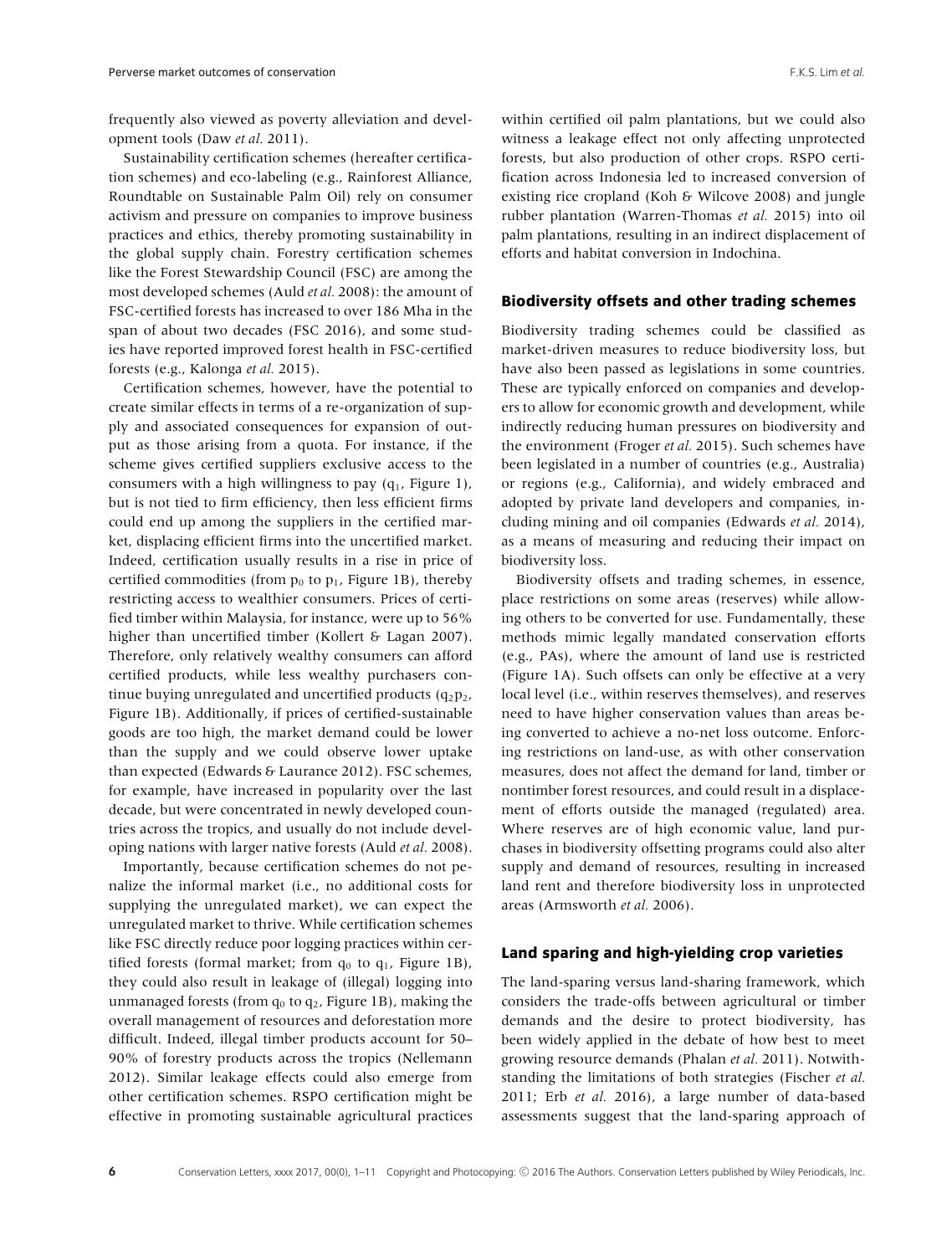high-yield farming with habitat conserved elsewhere, if managed correctly with strong governance and effective protection of remaining forests, might be more effective in promoting biodiversity conservation while meeting demand (Phalan *et al.* 2011; Erb *et al.* 2016). Agricultural intensification is a necessary condition for land-sparing, but not a sufficient condition for reducing the need to convert more forest to farmland (Erb *et al.* 2016).

Agricultural intensification, however, does not reduce the incentives associated with expansion; agricultural area has been observed on occasion to increase with intensification (Ewers *et al.* 2009; Rudel *et al.* 2009). Projections of land-use changes have also suggested the possibility of further loss of forests with improved crop yields (Kaimowitz & Angelsen 2008; Phelps *et al.* 2013; Villoria *et al.* 2014). This is especially so in passive land-sparing scenarios, where remaining forests are not managed or protected effectively, and hence easily targeted for agricultural expansion (Phalan *et al.* 2016). A rebound effect known as Jevon's paradox could arise, where the increased efficiency and reduced costs of crop production instead lead to increased demands. The magnitude of this effect could vary, depending on elasticity demand of the product (Hertel 2011; Villoria *et al.* 2014). For agricultural intensification to be effective in reducing land-use change, an active land-sparing framework is necessary, with heavy reliance on the role of PAs and effective governance (Phalan *et al.* 2016), which many countries might lack (Fischer *et al.* 2011).

Increasing agricultural productivity could make crops cheaper and more profitable to produce over time, and increase its uses and demand as a cheaper substitute for other less cost-efficient crops (Villoria *et al.* 2014), even at transnational scales (Figure 3). If this results in favoring more cost-efficient tropical crops (e.g., oil palm), this could then exacerbate agricultural expansion across the tropics (Carrasco *et al.* 2014). There could be an increase in land abandonment and reforestation within low-profit areas, i.e., a decrease in land use from  $q_0$  to  $q_B$  (Figure 3), but this is coupled with increased expansion and deforestation ( $q_0$  to  $q_A$ , Figure 3) within areas of higher market value. The benefits of increased forest regeneration in marginal areas for agriculture across the Neotropics (e.g., highlands), for instance, would be outweighed by the negative impacts on biodiversity from increased deforestation in the lowland tropical forest (Aide *et al.* 2013).

# **Managing the effects of market outcomes**

#### **Assessing perverse outcomes in studies**

Conservation interventions need to work toward incorporating steps to monitor and minimize perverse outcomes (Larrosa *et al.* 2016), but little has been done to overcome these outcomes. Some studies have, however, looked into incorporating and evaluating unintended feedbacks into their analyses of PAs and incorporated spatial information, theoretical models, and biodiversity maps to project spatially explicit predictions of areas more vulnerable to leakage (Bode *et al.* 2015; Renwick *et al.* 2015). Others have identified and measured leakage of conservation policies such as REDD+, using econometric or general equilibrium models (e.g., Murray *et al.* 2004; Gan and McCarl 2007). These models center on identifying the market feedbacks incurred from the conservation action, and understanding how they translate into indirect impacts on resources, i.e., through the unregulated market.

A number of factors also need to be considered when assessing, predicting, and managing these perverse outcomes. Since costs associated with land-use change vary across space due to multiple factors (social, political, and environmental), we would also expect the magnitude of market outcomes and impacts on biodiversity to vary between regions (Armsworth *et al.* 2006; Chaplin-Kramer *et al.* 2015) and across different spatial scales. While some studies acknowledge this, few have incorporated spatial information in their models (e.g., Bode *et al.* 2015). Not accounting for spatial variation results in often-erroneous assumptions of homogeneity across landscapes.

As with spatial scales, actions tend to be implemented across short timescales, but the effects of land conversion and land use are long term: time lags in responses and impacts on habitat and biodiversity (e.g., extinction debts and forest regeneration) might not be captured in static analyses (Ghazoul *et al.* 2015). Displacement costs of policies and actions could at times be intergenerational (Roca 2003), and while the immediate effects of some measures might seem positive, by not making assessments over longer temporal scales we do not consider other socio-economic factors and market feedbacks that might be detrimental (Hill *et al.* 2015). The benefits of PES schemes and other long-term measures are also often based on the assumption that other conditions in the market are constant, but land-use regimes could be implemented alongside other regulations and socioeconomic changes and shocks (Müller et al. 2014), which will impact on the effectiveness of the regime. More emphasis needs to be placed on dynamic effects in planning long-term measures.

Another aspect of market-based outcomes often not addressed in studies is the interaction between distant parts of the world (teleconnectedness; Carrasco *et al.* 2014). Given the importance of global markets and transnational trade, overlooking the effects of teleconnectedness could lead to a considerable underestimation of the indirect impacts on land-use change (Renwick *et al.*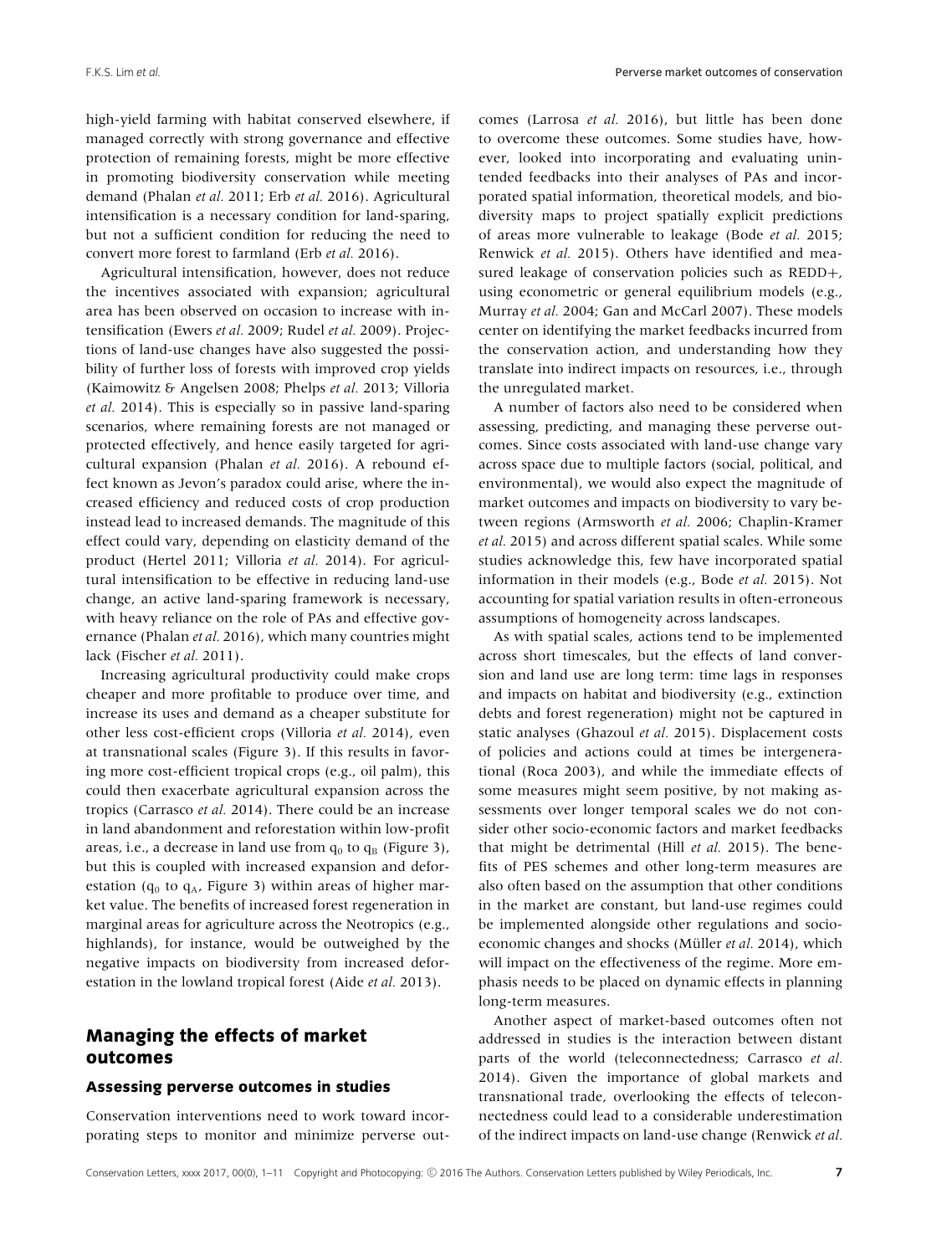2015): since legislations, policies, and other conservation measures are usually localized, studies tend to focus only on local and national effects. The consequences of these conservation policies and actions are, however, usually spread across much larger spatial scales and between countries and continents (Liu *et al.* 2013). Reducing land-use in one area, without a reduction in resource demand, could lead to agricultural expansion and land conversion in another, and countries with large gains in forest cover might observe increases in imports of wood and agricultural products (Gan & McCarl 2007; Meyfroidt *et al.* 2013). For instance, regulations to increase forest regeneration within Vietnam (Meyfroidt & Lambin 2009) and China (Viña et al. 2016) led to an increased import of timber products. Projections of land-use changes should also account for the possible influence of alternative and complementary markets. Oil palm, for instance, can be a cheaper substitute to other oil-producing crops, including soy and rapeseed, and changes in prices and quantities of one crop could affect demands of each substitute crop (Figure 3), and ultimately increase land-use across the tropics (Carrasco *et al.* 2014).

# **Reducing the risk of perverse incentives within formal markets**

Our framework also helps highlight how policies might be designed to help mitigate these unwanted effects. Conservation policies should recognize where conditions and incentives exist for officials to be corrupt regarding the selection of suppliers and make this a focal point for anticorruption investigation. Policies also need to implement mechanisms to increase transparency and address information asymmetries by employing competitive tendering mechanisms allowing the efficient firms to reveal themselves (Smith & Walpole 2005). Third-party auditing, for instance, may be a potentially effective means of increasing transparency and minimizing probability of leakage and of perverse behavior within the formal market (Cook *et al.* 2016). Measures like these would limit the potential for corruption to dictate the exploitation of land and resources.

## **Reducing the risk of informal markets emerging**

Our framework also points at the emergence of an informal market as an important source of perverse outcomes from conservation efforts (Figure 1B). Conservation policies therefore need to be more inclusive of the entire market to identify and manage leakage effects; the quota-policy framework only pays attention to the formal market. Conservation policies that, for instance, incorporate and account for trade and import of agricultural and forestry products represent a step toward being more inclusive and could potentially minimize the likelihood and scale of leakage. Effective spatial planning and targeting specific areas to intensify agriculture, while ensuring designated areas are kept protected for conservation, is another way to minimize leakage effects (Phalan *et al.* 2016).

Managing conservation efforts should also focus on minimizing the risks of informal markets emerging. This involves a thorough understanding and projection of price and market condition changes in response to the initial conservation measure, as well as a working knowledge of the various actors in the formal and informal markets. Monitoring changes in prices of resources and understanding how they relate to emerging illegal markets is one way to better pre-empt and manage unintended feedbacks. Efforts toward better detection and punishment of illegal market operations will increase the costs of these trades and this will reduce the viability of suppliers in this market reducing the extent of the leakage (a downward shift in the supply curve in the unregulated sector in Figure 1B).

It is also important that we identify and monitor the key actors most likely to supply the informal market, and potential leakage sinks. This should allow for the more efficient detection of unintended and deleterious changes in land use. Measures to detect leakage should also focus on flows of unregulated or illegal products: trade flows may be used as a means of identifying transnational leakage and displacement of deforestation practices in response to conservation efforts (Meyfroidt & Lambin 2011). Achieving this can be challenging: illegal timber, for instance, is often laundered through legal plantations and mills (Nellemann 2012). Using satellite imagery could be another way of monitoring areas more likely to be cleared, and minimizing displacement and leakage effects. Empirical studies suggest, for instance, that buffer zones and forested areas surrounding PAs are more prone to being cleared (Pfeifer *et al.* 2012), and focusing monitoring efforts in such areas could lower the chances of forest loss. Spatially explicit econometric analyses might also be effective in identifying key areas likely to undergo land conversion. Importantly, monitoring and management should not be restricted within national boundaries, but should also include transnational leakage.

# **Conclusion**

Most conservation measures tend to focus only on the primary and direct outcomes on nature and biodiversity, while indirect consequences are overlooked. This could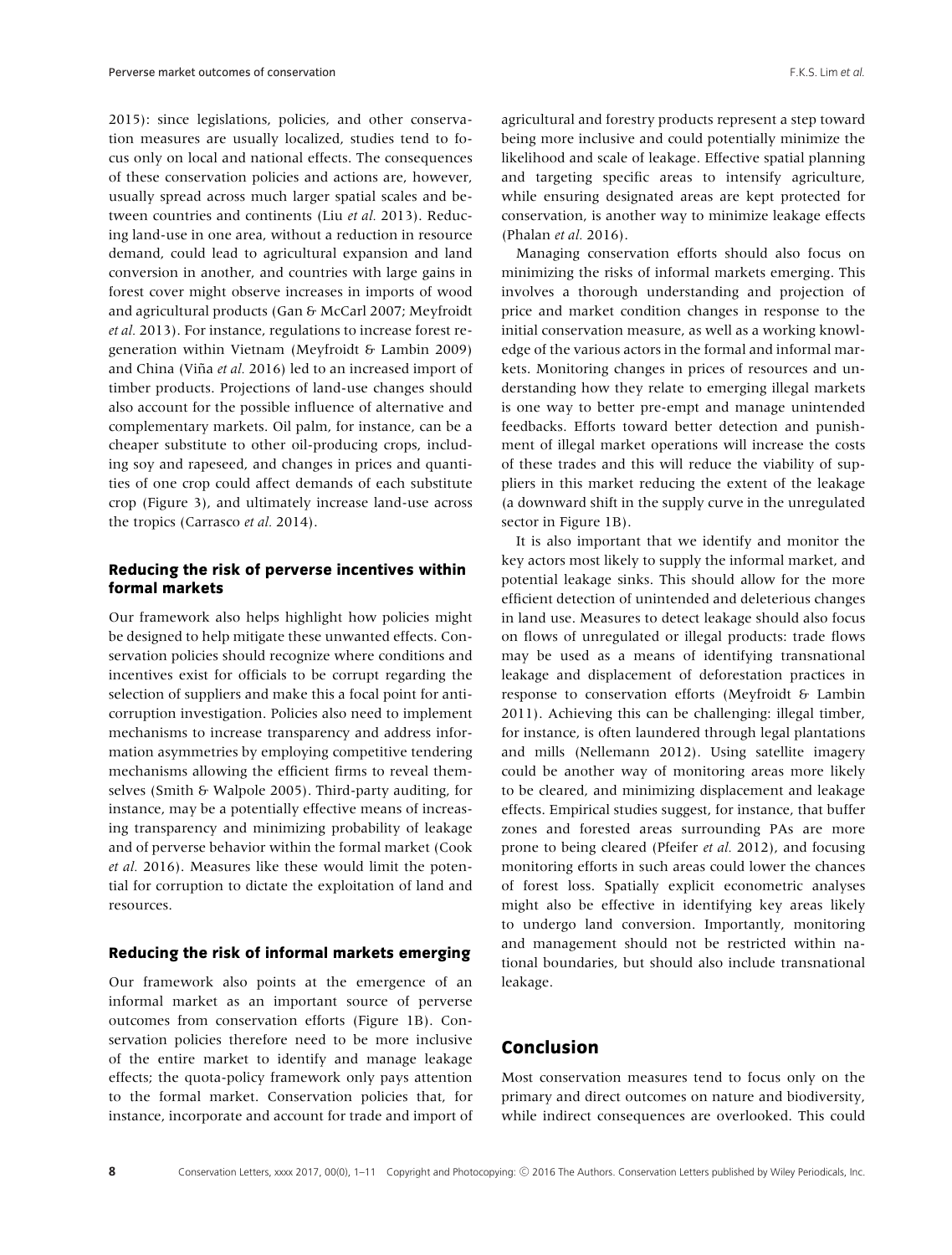lead to an overestimation of the true effects of the intervention, and the promotion of conservation actions that yield minimal to no overall conservation benefit: rather than reducing biodiversity loss, they could instead be counterproductive. Applying economic principles, we highlight the possible perverse consequences that are often not accounted for. This allows us to acknowledge these counterproductive impacts and, ideally, to seek ways to mitigate these effects through further regulations or extending the spatial extent of action, working toward optimal management strategies. Appreciating, if not understanding, the vulnerability and sensitivity of biodiversity conservation efforts to market feedbacks is a first step toward designing and managing conservation interventions more effectively.

# **Acknowledgments**

F.K.S.L. acknowledges support from the Grantham Centre for Sustainable Futures.

#### **References**

- Aide, T.M., Clark, M.L., Grau, H.R., *et al.* (2013). Deforestation and reforestation of Latin America and the Caribbean (2001-2010). *Biotropica*, **45**, 262-271.
- Armsworth, P.R., Daily, G.C., Kareiva, P. & Sanchirico, J.N. (2006). Land market feedbacks can undermine biodiversity conservation. *Proc. Natl. Acad. Sci. U. S. A.*, **103**, 5403-5408.
- Atmadja, S. & Verchot, L. (2012). A review of the state of research, policies and strategies in addressing leakage from reducing emissions from deforestation and forest degradation (REDD+). *Mitig. Adapt. Strateg. Glob. Chang*. **17**, 311-336
- Auld, G., Gulbrandsen, L.H. & Mcdermott, C.L. (2008). Certification schemes and the impacts on forests and forestry. *Annu. Rev. Environ. Resour.*, **33**, 187-211.
- Baird, T.D., Leslie, P.W. & McCabe, J.T. (2009). The effect of wildlife conservation on local perceptions of risk and behavioral response. *Hum. Ecol.*, **37**, 463-474.
- Bode, M., Tulloch, A.I.T., Mills, M., Venter, O. & Ando, A.W. (2015). A conservation planning approach to mitigate the impacts of leakage from protected area networks. *Conserv. Biol.*, **29**, 765-774.
- Carrasco, L.R., Larrosa, C., Milner-Gulland, E.J. & Edwards, D.P. (2014). A double-edged sword for tropical forests. *Science*, **346**, 38-40.
- Chaplin-Kramer, R., Sharp, R.P., Mandle, L., *et al.* (2015). Spatial patterns of agricultural expansion determine impacts on biodiversity and carbon storage. *Proc. Natl. Acad. Sci. U. S. A.*, **112**, 7402-7407.

Chobotová, V. (2013). The role of market-based instruments for biodiversity conservation in Central and Eastern Europe. *Ecol. Econ.*, **95**, 41-50.

Cook, W., van Bommel, S. & Turnhout, E. (2016). Inside environmental auditing: effectiveness, objectivity, and transparency. *Curr. Opin. Environ. Sustain*. 18, 33-39.

- Davidson, C. & Deneckere, R. (1986). Long-run competition in capacity, short-run competition in price, and the Cournot long-run competition in capacity, short-run competition in price, and the Cournot model. *RAND J. Econ.*, **17**, 404-415.
- Daw, T., Brown, K., Rosendo, S. & Pomeroy, R. (2011). Applying the ecosystem services concept to poverty alleviation: the need to disaggregate human well-being. *Environ. Conserv.*, **38**, 370-379.
- DeFries, R.S., Foley, J.A. & Asner, G.P. (2004). Land-use choices: balancing human needs and ecosystem function. *Front. Ecol. Environ.*, **2**, 249-257.
- Edwards, D.P. & Laurance, S.G. (2012). Green labelling, sustainability and the expansion of tropical agriculture: critical issues for certification schemes. *Biol. Conserv.*, **151**, 60-64.
- Edwards, D.P., Sloan, S., Weng, L., Dirks, P., Sayer, J. & Laurance, W.F. (2014). Mining and the African environment. *Conserv. Lett.*, **7**, 302-311.
- Erb, K.-H., Fetzel, T., Haberl, H., *et al.* (2016). Beyond inputs and outputs: opening the black-box of land-use intensity. Pp. 93-124 in *Soc. Ecol*. Volume 5 of the series *Human-environment interactions*. Springer International Publishing.
- Ewers, R.M. & Rodrigues, A.S.L. (2008). Estimates of reserve effectiveness are confounded by leakage. *Trends Ecol. Evol.*, **23**, 113-116.
- Ewers, R.M., Scharlemann, J.P.W., Balmford, A. & Green, R.E. (2009). Do increases in agricultural yield spare land for nature? *Glob. Chang. Biol.*, **15**, 1716-1726.
- Fagan, M.E., DeFries, R.S., Sesnie, S.E., *et al.* (2013). Land cover dynamics following a deforestation ban in northern Costa Rica. *Environ. Res. Lett.*, **8**, 34017.
- Falvey, R.E. (1978). A note on preferential and illegal trade under quantitative restrictions. *Q. J. Econ.*, **92**, 175– 178.
- Fischer, J., Batáry, P., Bawa, K.S., et al. (2011). Conservation: limits of land sparing. *Science*, **334**, 593.
- Froger, G., Ménard, S. & Méral, P. (2015). Towards a comparative and critical analysis of biodiversity banks. *Ecosyst. Serv.*, **15**, 152-161.
- FSC. (2016). FSC: facts & figures, April 6, 2016 [WWW Document]. URL https://ic.fsc.org/en/facts-figures
- Galaz, V., Gars, J., Moberg, F., Nykvist, B. & Repinski, C. (2015). Why ecologists should care about financial markets. *Trends Ecol. Evol.*, **30**, 571-580.
- Gan, J. & McCarl, B.A. (2007). Measuring transnational leakage of forest conservation. *Ecol. Econ.*, **64**, 423-432.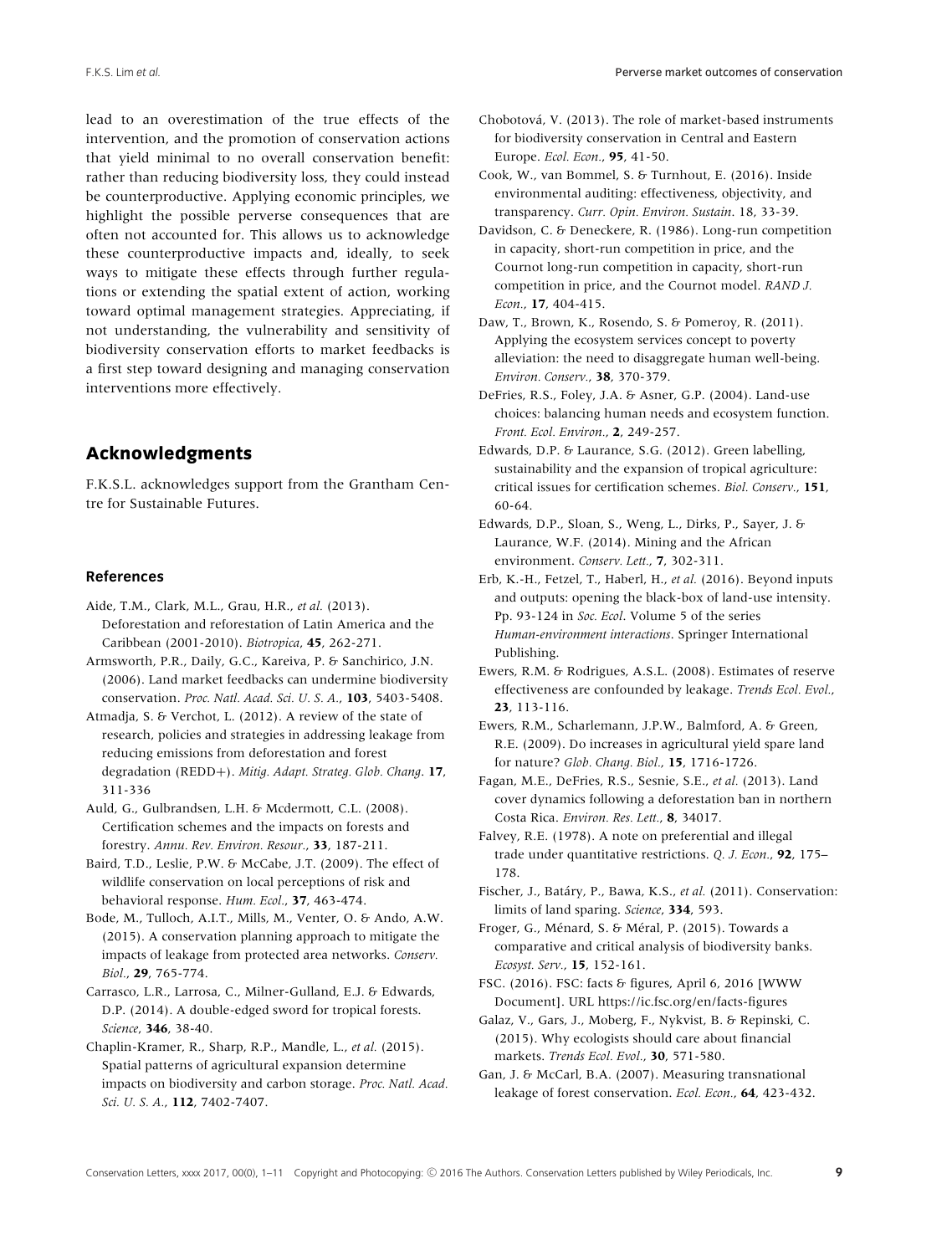Ghazoul, J., Burivalova, Z., Garcia-Ulloa, J. & King, L.A. (2015). Conceptualizing forest degradation. *Trends Ecol. Evol.*, **30**, 622-632.

Goolsbee, A., Levitt, S. & Syverson, C. (2016). *Microeconomics*. Macmillan, New York.

Hansen, M.C., Potapov, P. V, Moore, R., *et al.* (2013). High-resolution global maps of 21st-century forest cover change. *Science*, **342**, 850-853.

Hertel, T.W. (2011). The global supply and demand for agricultural land in 2050: a perfect storm in the making? *Am. J. Agric. Econ.*, **93**, 259-275.

Hill, R., Miller, C., Newell, B., Dunlop, M., & Gordon, I. J. (2015). Why biodiversity declines as protected areas increase: the effect of the power of governance regimes on sustainable landscapes. *Sustainability Science*, **10**(2), 357-369. http://link.springer.com/article/10. 1007%2Fs11625-015-0288-6

Jadin, I., Meyfroidt, P. & Lambin, E.F. (2016). International trade, and land use intensification and spatial reorganization explain Costa Rica's forest transition. *Environ. Res. Lett.*, **11**, 35005.

Jantke, K. & Schneider, U.A. (2011). Integrating land market feedbacks into conservation planning — a mathematical programming approach. *Environ. Model. Assess.*, **16**, 227-238.

Jonsson, R., Mbongo, W., Felton, A. & Boman, M. (2012). Leakage implications for European timber markets from reducing deforestation in developing countries. *Forests*, **3**, 736-744.

Kaimowitz, D. & Angelsen, A. (2008). Will livestock intensification help save Latin America's tropical forests? *J. Sustain. For.*, **27**, 6-24.

Kalonga, S. K., Midtgaard, F., & Eid, T. (2015). Does forest certification enhance forest structure? Empirical evidence from certified community-based forest management in Kilwa District, Tanzania. *International Forestry Review*, **17**(2), 182-194. http://www.bioone.org/doi/abs/10.1505/ 146554815815500570.

Koh, L.P. & Wilcove, D.S. (2008). Is oil palm agriculture really destroying tropical biodiversity? *Conserv. Lett.*, **1**, 60-64.

Kollert, W. & Lagan, P. (2007). Do certified tropical logs fetch a market premium? A comparative price analysis from Sabah, Malaysia. *For. Policy Econ.*, **9**, 862-868.

Lambin, E.F., Meyfroidt, P., Rueda, X., *et al.* (2014). Effectiveness and synergies of policy instruments for land use governance in tropical regions. *Glob. Environ. Chang.*, **28**, 129-140.

Larrosa, C., Carrasco, L.R. & Milner-Gulland, E.J. (2016). Unintended feedbacks: challenges and opportunities for improving conservation effectiveness. *Conserv. Lett.*, **9**, 316-326.

Liu, J., Hull, V., Batistella, M., *et al.* (2013). Framing sustainability in a telecoupled world. *Ecol. Soc.*, **18**, 1-17. Meyfroidt, P. & Lambin, E.F. (2009). Forest transition in Vietnam and displacement of deforestation abroad. *Proc. Natl. Acad. Sci. U. S. A.*, **106**, 16139-16144.

Meyfroidt, P., & Lambin, E. F. (2011). Global forest transition: prospects for an end to deforestation.

Meyfroidt, P., Lambin, E.F., Erb, K.-H. & Hertel, T.W. (2013). Globalization of land use: distant drivers of land change and geographic displacement of land use. *Curr. Opin. Environ. Sustain.*, **5**, 438-444.

Meyfroidt, P., Rudel, T.K. & Lambin, E.F. (2010). Forest transitions, trade, and the global displacement of land use. *Proc. Natl. Acad. Sci. U. S. A.*, **107**, 20917-20922.

Miller, B.W., Caplow, S.C. & Leslie, P.W. (2012). Feedbacks between conservation and Social-Ecological Systems. *Conserv. Biol.*, **26**, 218-227.

Milner-Gulland, E.J. (2012). Interactions between human behaviour and ecological systems. *Philos. Trans. R. Soc. Lond. B. Biol. Sci.*, **367**, 270-278.

Müller, D., Sun, Z., Vongvisouk, T., Pflugmacher, D., Xu, J. & Mertz, O. (2014). Regime shifts limit the predictability of land-system change. *Glob. Environ. Chang.*, **28**, 75-83.

Murray, B.C., McCarl, B. & Lee, H.-C. (2004). Estimating leakage from forest carbon sequestration programs. *Land Econ*., **80**, 109.

Nellemann, C., INTERPOL Environmental Crime Programme (eds). (2012). *Green carbon, black trade: illegal logging, tax fraud and laundering in the world's tropical forests*. A Rapid Response Assessment. United Nations Environment Programme GRID-Arendal.

Oliveira, P.J.C., Asner, G.P., Knapp, D.E., *et al.* (2007). Land-use allocation protects the Peruvian Amazon. *Science*, **317**, 1233-1236.

Pain, D.J., Martins, T.L.F., Boussekey, M., *et al.* (2006). Impact of protection on nest take and nesting success of parrots in Africa, Asia and Australasia. *Anim. Conserv.*, **9**, 322-330.

Pfeifer, M., Burgess, N.D., Swetnam, R.D., Platts, P.J., Willcock, S. & Marchant, R. (2012). Protected areas: mixed success in conserving East Africa's evergreen forests. *PLoS One*, **7**, e39337.

Phalan, B., Green, R.E., Dicks, L.V., *et al.* (2016). How can higher-yield farming help to spare nature? *Science*, **351**, 450-451.

Phalan, B., Onial, M., Balmford, A. & Green, R.E. (2011). Reconciling food production and biodiversity conservation: land sharing and land sparing compared. *Science*, **333**, 1289-1291.

Phelps, J., Carrasco, L.R., Webb, E.L., Koh, L.P. & Pascual, U. (2013). Agricultural intensification escalates future conservation costs. *Proc. Natl. Acad. Sci. U. S. A.*, **110**, 7601-7606.

Polasky, S. (2006). You can't always get what you want: conservation planning with feedback effects. *Proc. Natl. Acad. Sci. U. S. A.*, **103**, 5245–5246.